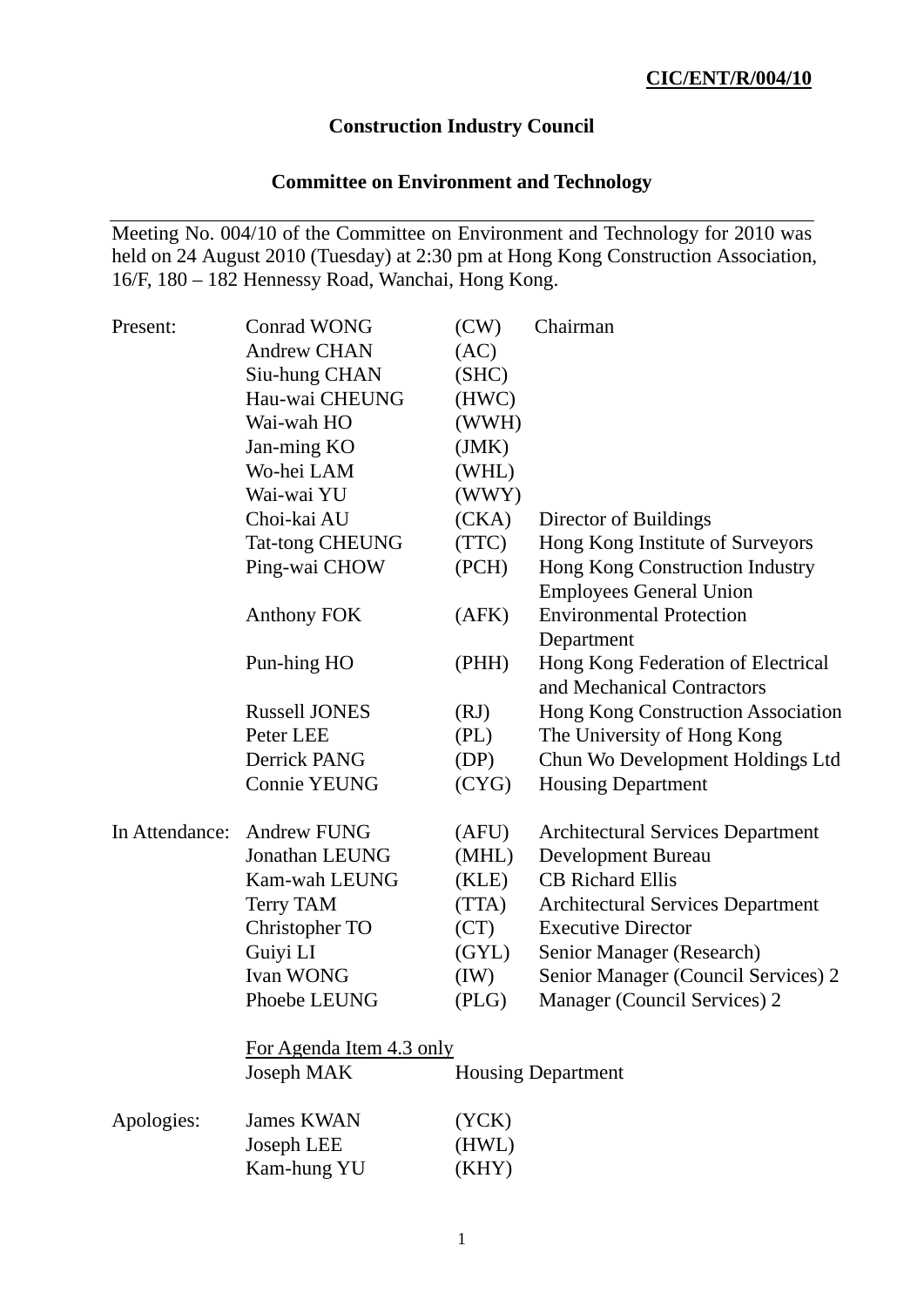# **CIC/ENT/R/004/10**

| Ada FUNG      | (AF) | for Permanent Secretary for              |
|---------------|------|------------------------------------------|
|               |      | Transport and Housing (Housing)          |
| Wing-wah CHUI |      | (WWC) Development Bureau                 |
| Long PANG     | (LP) | <b>Construction Site Workers General</b> |
|               |      | Union                                    |

# **PROGRESS REPORT**

#### **Action**

## 4.1 **Confirmation of the Progress Report of the Previous Meeting**

Members took note of Paper CIC/ENT/R/003/10 and confirmed the progress report of the last meeting held on Friday, 2 July 2010 at Hong Kong Construction Association, Hong Kong.

#### 4.2 **Matters Arising from the Previous Meeting**

4.2.1 Product certification for building materials

Arrangement would be made with the Housing Department for a presentation on certification of building materials.

 4.2.2 Research on Establishing a Hong Kong Based Carbon Labelling Framework for Construction Materials (Research-CLS)

> The Committee on Administration and Finance (Com-ANF) endorsed commissioning the HKU to conduct Research-CLS which was pending for approval of the CIC at the coming Council meeting.

**CIC Secretariat** 

 4.2.3 Proposed research on sustainable urbanisation in Hong Kong

Discussed under Agenda Item 4.7

4.2.4 Com-ENT seminar

Discussed under Agenda Item 4.4

4.2.5 CIC Research Funding Application Procedures

The proposal had not been endorsed by the Com-ANF. Chairman would further discuss with the Com-ANF on the **CW**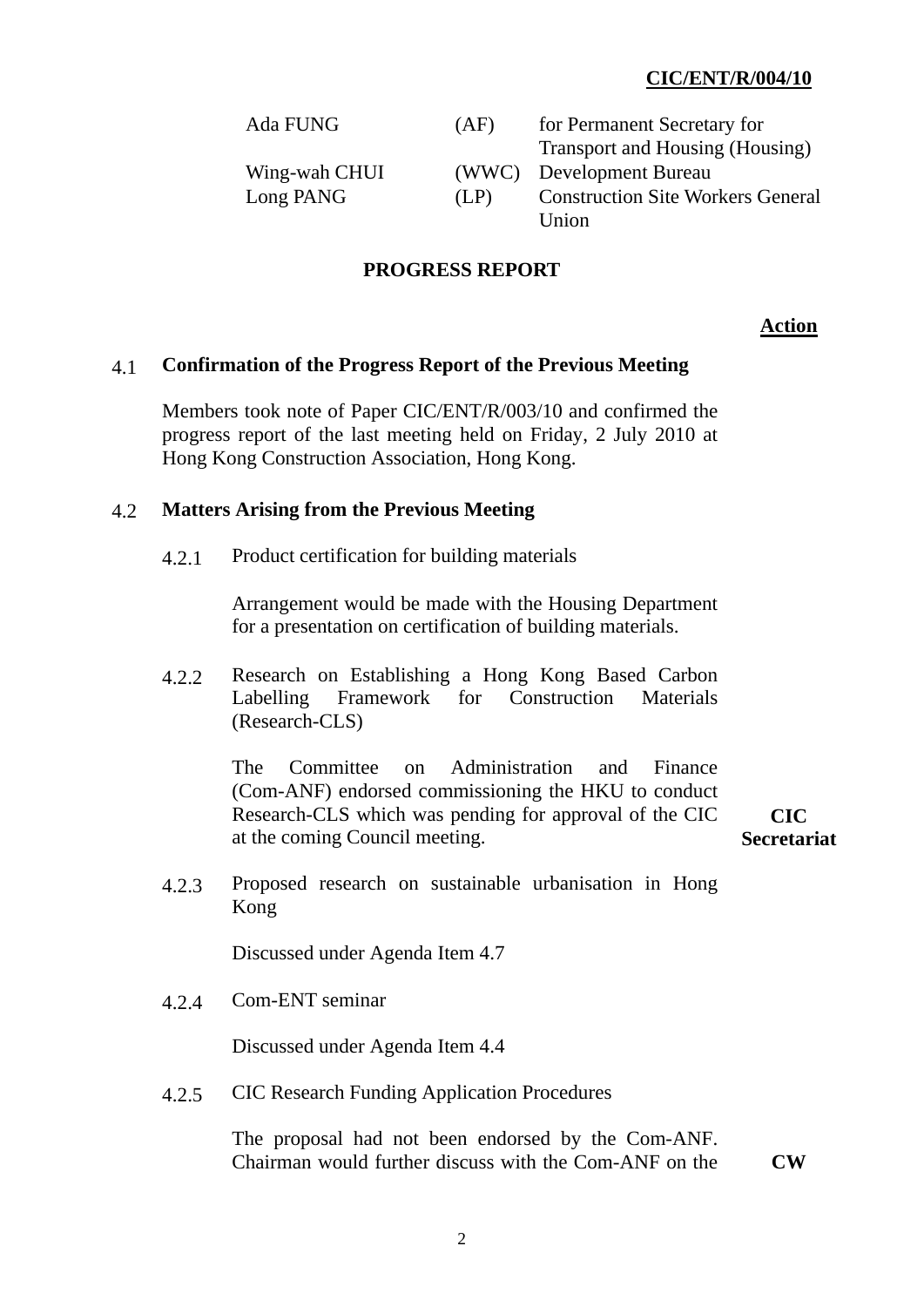#### **Action**

proposal details.

4.2.6 Trip ticket system (TTS) in private sector works

Mr Russell JONES reported that the discussion with the MTRC on the use of GPS-based system was at a very preliminary stage and that no private project was identified for trial run of the TTS.

Members took note of a draft reply letter to the Environment Bureau, as tabled at the meeting, in response to the suggestion of mandatory introduction of the TTS to private construction projects. Members agreed that implementing administrative measures at this stage would be a favourable option and that the Secretariat should encourage statutory organisations and funding bodies to implement the CIC guidelines in their subvented projects.

 4.2.7 Consultation on control of emission from non-road mobile sources

> For the consultation documents from the Environmental Protection Department ("EPD"), no further comments were received from Members after the last meeting. The Secretariat would issue a reply letter, as tabled at the meeting, to the EPD.

4.2.8 Key performance indicators for construction industry

Discussed under Agenda Item 4.5

 4.2.9 Identification of five building sites for on-site testing by the consultant of the Research on Adhesion Technologies of External Wall Tiles and Rendering

> The Architectural Services Department had kindly consented to allow on-site testing at one of their building sites. As external wall tiles were not the current standard provision for public rental housing blocks, there was no suitable site from the Housing Department. The Secretariat was also seeking help from developers and contractors. A developer agreed to provide assistance.

**CIC Secretariat**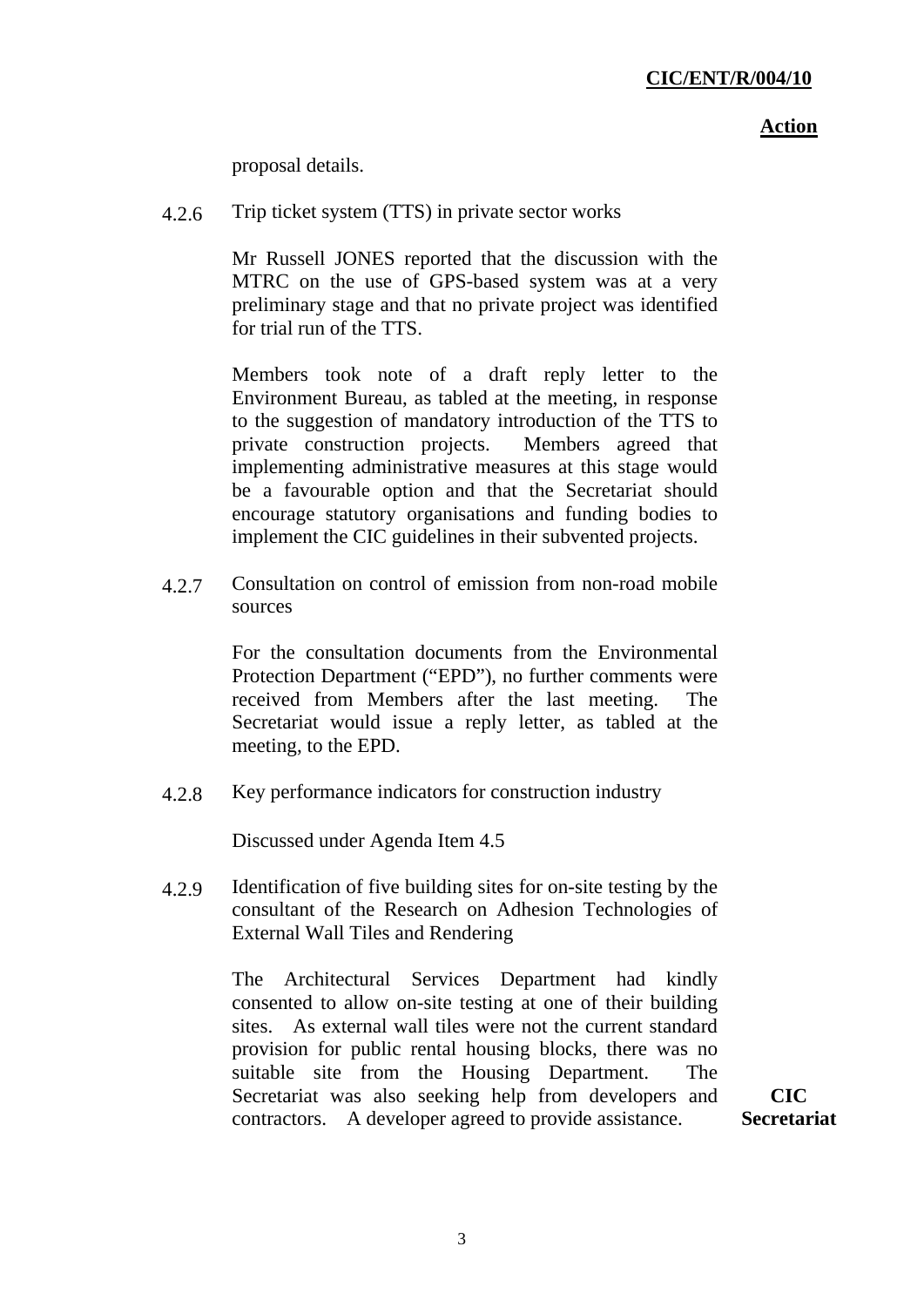#### **Action**

4.2.10 Follow-up actions on CIRC recommendations

Discussed under Agenda Item 4.3.1

### 4.3 **Prefabricated Construction**

Members received a presentation from Mr Joseph MAK of the Housing Department sharing their experience in adopting prefabricated construction and modular flat designs.

 4.3.1 Prefabricated Construction – Advantages and Limitations in Hong Kong

Members took note of the Paper CIC/ENT/P/021/10.

*[Mr Conrad WONG declared that Yau Lee Group, where he served as Vice Chairman, engaged in the manufacturing of precast concrete products. As the discussion focused on experience sharing without decision-making, Mr WONG stayed at the meeting.]* 

Members discussed the merits and demerits of using prefabrication and modular components in the local industry. It was agreed that prefabricated construction could bring improvements on the following aspects:

- (a) Improved site safety: involve simple assembly of the precast components on sites and reduce the amount of work at height.
- (b) Reduced environmental impacts substantially reduce both material wastage and construction wastes on sites as well as construction noise, air pollution and associated nuisance to nearby residents.
- (c) Improved working environment less on-site activities to minimise cramped working environment which in turn helpful for attracting new entrants and existing workers to work for such projects.
- (d) Better quality control and assurance resulted from mass production of standardised components.

Members supported advocating the use of prefabrication in the local construction industry but advised that it would entail changes in the current practices of procurement and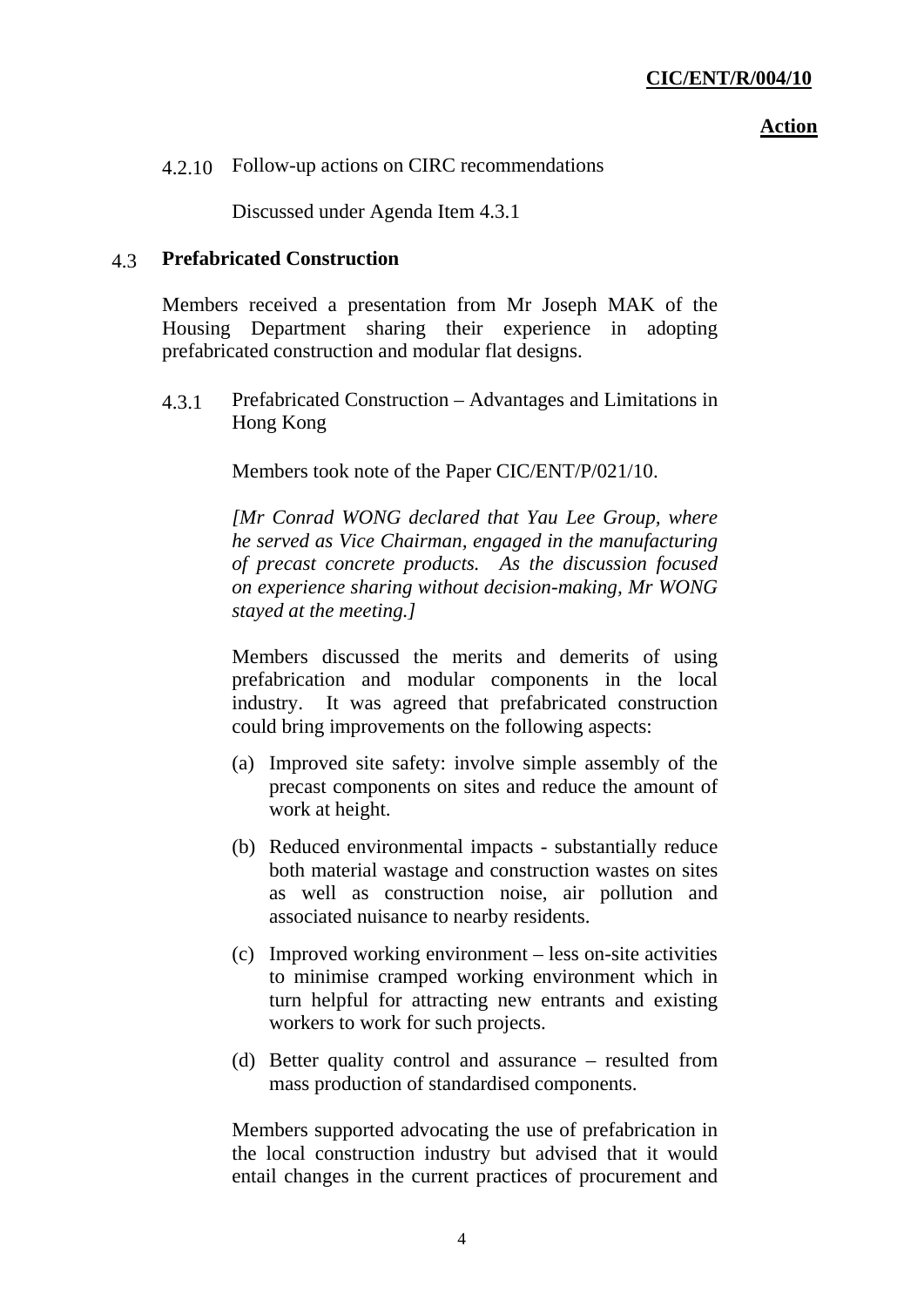## **CIC/ENT/R/004/10**

#### **Action**

design work as the success in the application of prefabrication leveraged on pre-construction planning. It was agreed that there should be an in-depth debate on its applicability to different works projects, including constraints such as compatibility to Hong Kong's quick pace construction method and store of precast components. As such, Members recommended organising a forum for discussion on the use of prefabricated construction in Hong Kong.

**CIC Secretariat** 

*[Mr Joseph MAK left the meeting after the discussion.]* 

### 4.4 **Construction Technology Forum**

Members took note of the Paper CIC/ENT/P/023/10. Noting that local universities would be invited to deliver presentations on the latest construction technology development and management practices, Members suggested refining the theme of the forum to better reflect such objectives. In addition, question and answer sessions should be arranged to allow interactive discussions between academics and industry practitioners. The Secretariat was requested to circulate a revise proposal for Members' approval.

**CIC Secretariat** 

#### *[WHL left the meeting at this juncture.*]

*[Post-meeting notes: the revised proposal with a theme of "Quality and Competitiveness through Technical Excellence" was circulated for Members' approval on 25 August 2010. Subsequently, the CIC at its meeting held on 27 August 2010 endorsed organising the proposed forum and agreed to include lunch arrangement in the programme to allow more opportunities for experience sharing.]* 

## 4.5 **Initial Key Performance Indicators (KPIs) for Benchmarking the Performance of Construction Industry**

Members took note of the Paper CIC/ENT/P/024/10 and generally agreed that the KPIs for the construction industry should cover the following areas:

- (a) safety and health;
- (b) environment;
- (c) economy and productivity;
- (d) public perception; and
- (e) manpower and labour.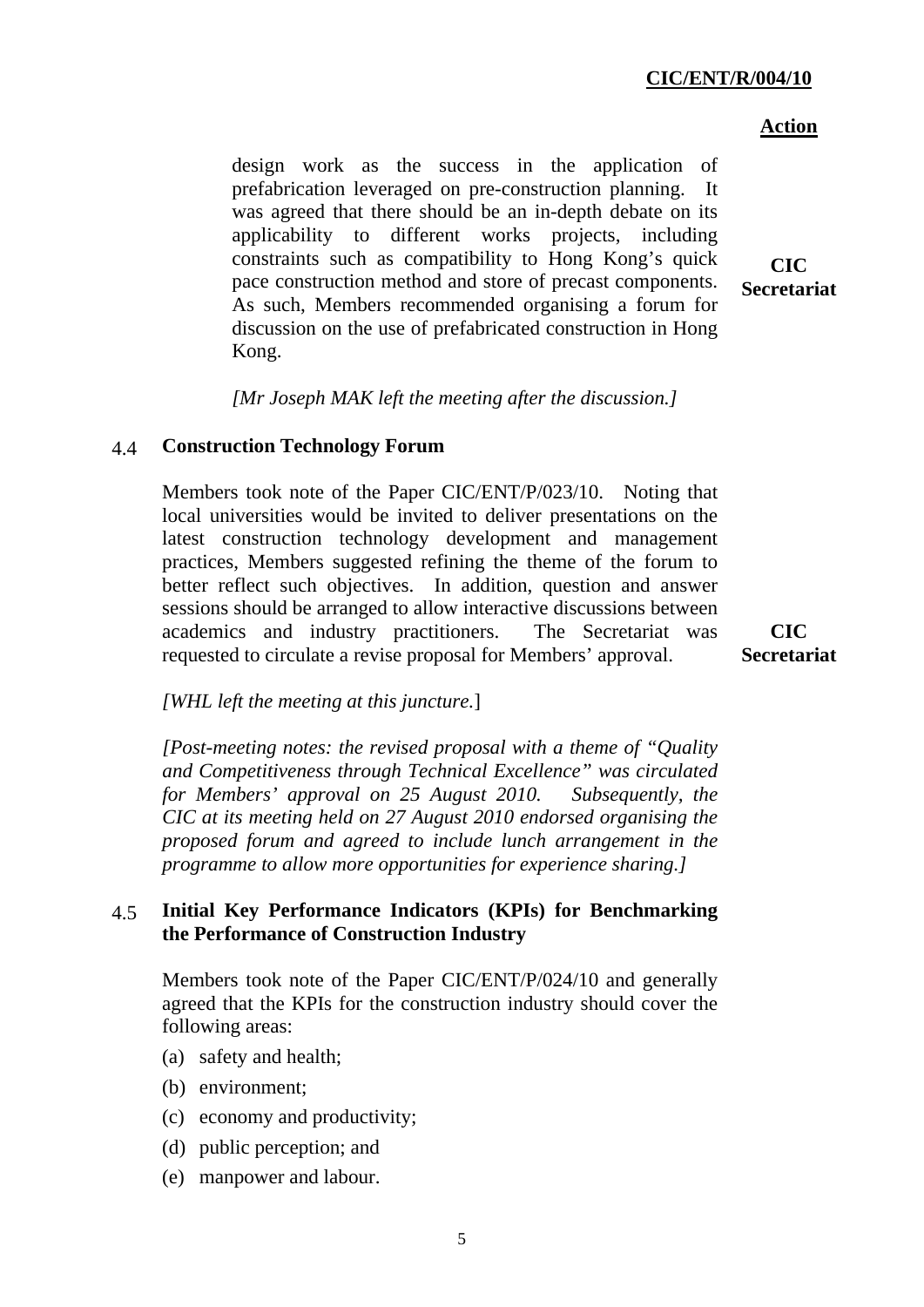### **Action**

# *[DP arrived at this juncture.]*

Some Members considered that a consultancy study would be required to develop a comprehensive system for assessing the performance of the construction industry. At this initial stage, the Secretariat was requested to make reference to the KPIs set by similar organisations in other countries and, in consultation with CIC committee chairmen, to identify a list of around 20 possible KPIs for Members' further discussion at the next scheduled meeting. Members added that methodologies might need to be developed to obtain relevant quantitative and qualitative data, though some of which might not be readily available such as productivity, with a view to facilitating objective assessments. Where appropriate, performance management tools such as Balanced Scorecard might be helpful.

*[RJ left the meeting at this juncture.]* 

# 4.6 **Tentative Work Plan for Year 2011**

Members took note of the Paper CIC/ENT/P/025/10.

Members suggested promoting the use of Building Information Modelling ("BIM") to industry stakeholders as its functions to generate three-dimensional and digital representation of building data could effectively improve coordination throughout the project lifecycle. It was also noted that the Housing Department ("HD") had started to pilot the use of BIM for a couple of years and Ms Connie YEUNG kindly consented to arrange a presentation to share HD's experience with Members.

A Member suggested adding a sub-item of "review the effectiveness of the adoption of the Guidelines on Trip Ticket System for Disposal of C&D Materials in Private Sector Works" to the work plan. The CIC Secretariat reported that a "feed-back" mechanism would be developed to collect views from stakeholders regarding

*[Post-meeting notes: the revised work plan is given at Annex A.]* 

the implementation of the CIC guidelines.

**CIC Secretariat** 

**CYG**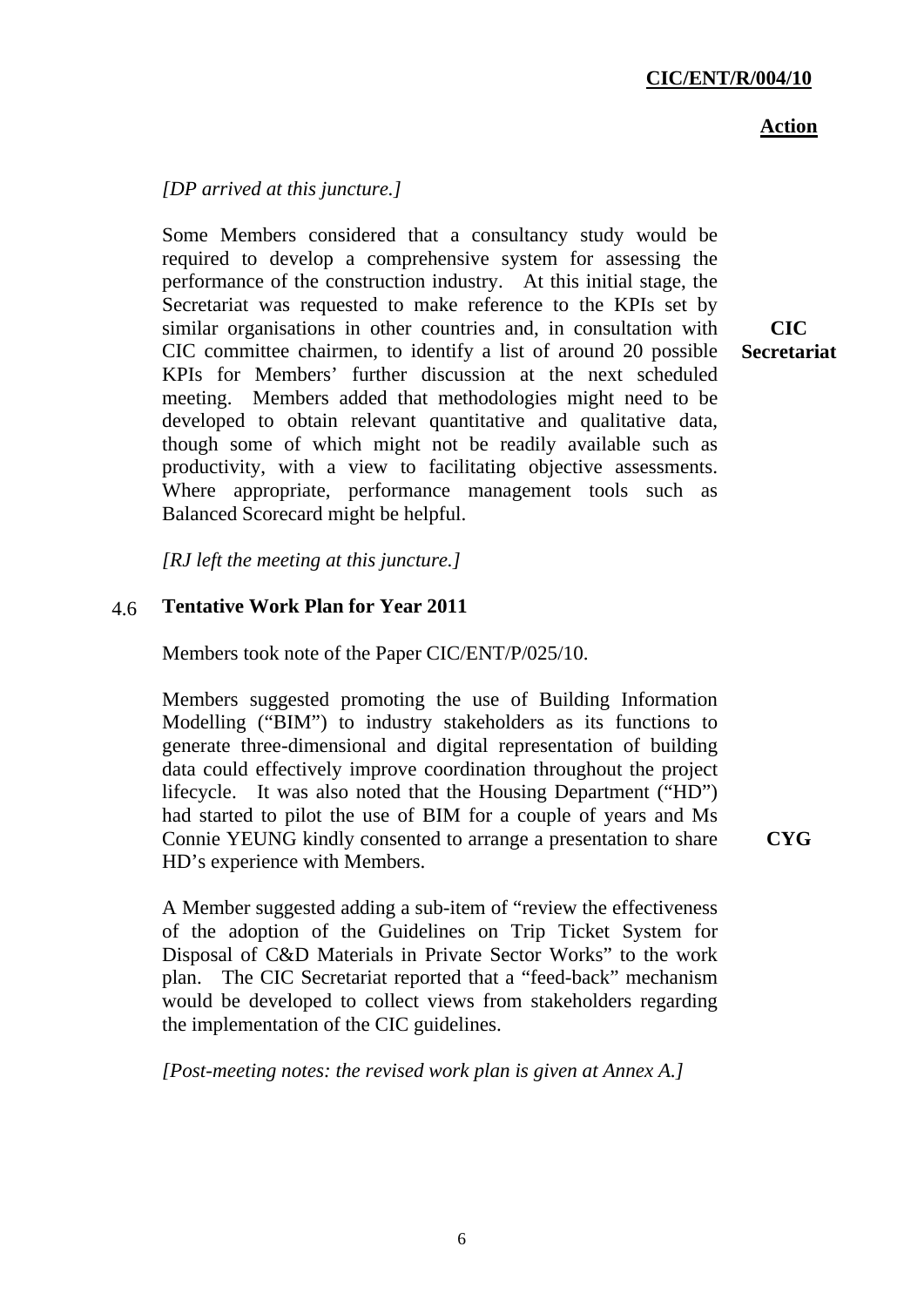# **CIC/ENT/R/004/10**

#### **Action**

# 4.7 **Commitment towards Sustainable Urbanisation (SU) in Hong Kong – Construction Industry Perspective**

Members took note of Paper CIC/ENT/P/022/10 and agreed to defer the discussion of that research proposal pending the finalisation of CIC Research Funding Application Procedures.

### 4.8 **Any Other Business**

Nil.

# 4.9 **Tentative Date of Next Meeting for 2010**

7 October 2010 (Thursday) at 2:30 pm at Hong Kong Construction Association, 16/F, 180 – 182 Hennessy Road, Wanchai, Hong Kong. All to note

There being no further business, the meeting was adjourned at 5:10 pm.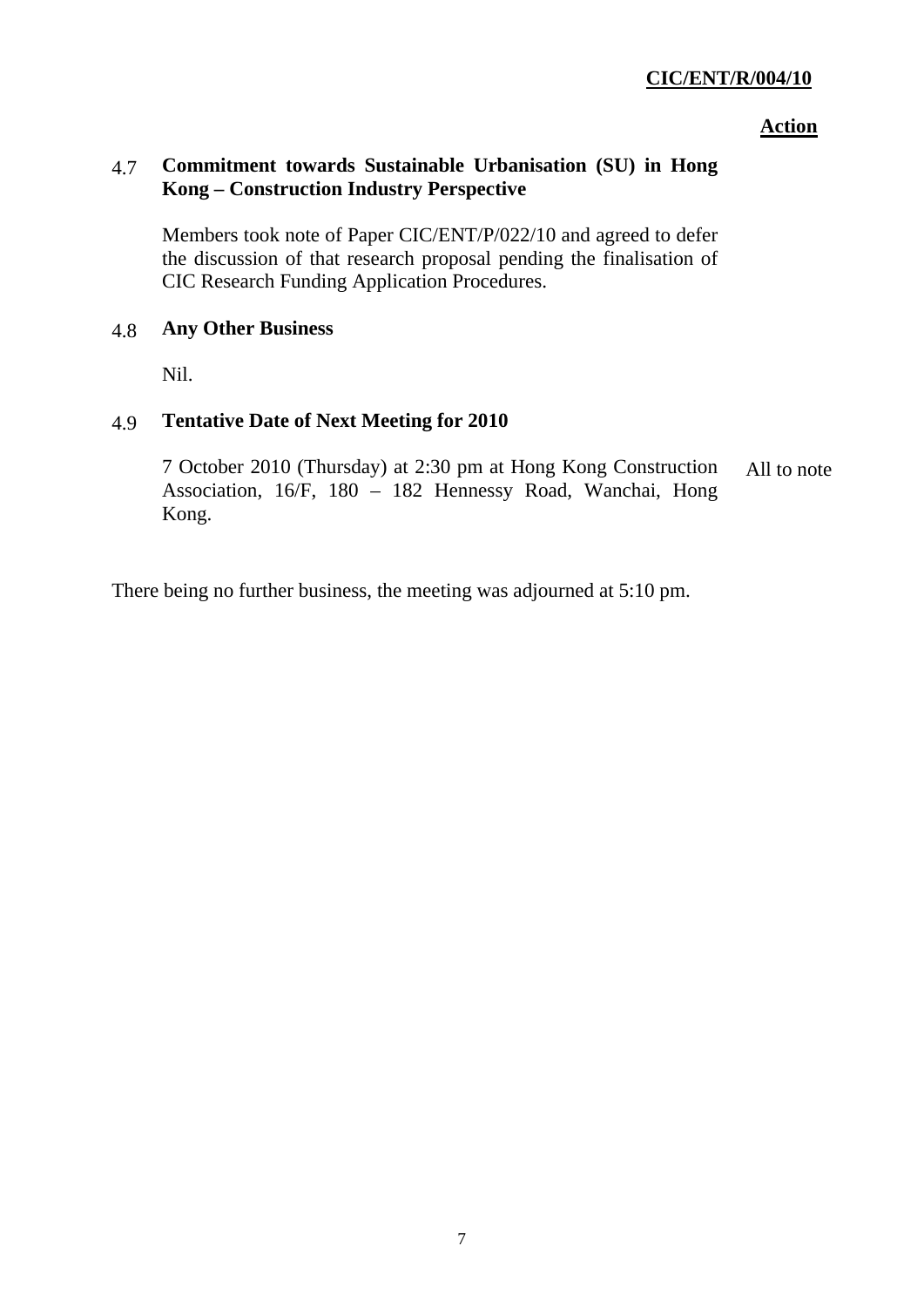#### **Committee on Environment and Technology Work Plan**

**August 2010**

| Task Ref.<br>No.                    |                                                                                                     |                                                    | 2011                                                                                                               |
|-------------------------------------|-----------------------------------------------------------------------------------------------------|----------------------------------------------------|--------------------------------------------------------------------------------------------------------------------|
|                                     | Task                                                                                                | 8<br>$\overline{7}$<br>9<br>10<br>$11\,$<br>$1\,2$ | $\overline{a}$<br>5<br>$6\overline{6}$<br>3<br>$\overline{4}$<br>$11\,$<br>12<br>7<br>8<br>9<br>10<br>$\mathbf{1}$ |
| A. Review of Construction Standards |                                                                                                     |                                                    |                                                                                                                    |
| A. 1                                | Publish the Summary Report on Review of Local Construction Standards                                |                                                    |                                                                                                                    |
| A. 2                                | Conduct annual review of updates on construction standards                                          |                                                    |                                                                                                                    |
|                                     | B. Construction-related Research and Development (R&D)                                              |                                                    |                                                                                                                    |
| <b>B.1</b>                          | Identify R&D projects                                                                               |                                                    |                                                                                                                    |
| B. 2                                | Develop strategy on R&D                                                                             |                                                    |                                                                                                                    |
| B. 3                                | Implement the strategy                                                                              |                                                    |                                                                                                                    |
| B. 4                                | Organise a forum "Quality and Competitiveness through Technical Excellence"                         |                                                    |                                                                                                                    |
| B. 5                                | Organise a forum on prefabricated construction                                                      |                                                    |                                                                                                                    |
|                                     | C. Research on Adhesion Technologies for External Wall Tiles and Rendering                          |                                                    |                                                                                                                    |
| C.1                                 | Conduct the research study                                                                          |                                                    |                                                                                                                    |
| C.2                                 | Submit a review report                                                                              |                                                    |                                                                                                                    |
| C.3                                 | Submit a study report                                                                               |                                                    |                                                                                                                    |
| C.4                                 | Submit the draft design and construction guidelines                                                 |                                                    |                                                                                                                    |
|                                     | D. Research on Establishing a Hong Kong Based Carbon Labelling Framework for Construction Materials |                                                    |                                                                                                                    |
| D.1                                 | Conduct the research study                                                                          |                                                    |                                                                                                                    |
| D. 2                                | Submit an interim report                                                                            |                                                    |                                                                                                                    |
|                                     | E. Research on River Sand Substitutes                                                               |                                                    |                                                                                                                    |
| E.1                                 | Define scope of research, prepare research brief and funding application                            |                                                    |                                                                                                                    |
|                                     |                                                                                                     |                                                    |                                                                                                                    |
| E.2                                 | Commission a research institute to conduct the research                                             |                                                    |                                                                                                                    |
| E. 3                                | Conduct the research study                                                                          |                                                    |                                                                                                                    |
|                                     |                                                                                                     |                                                    |                                                                                                                    |